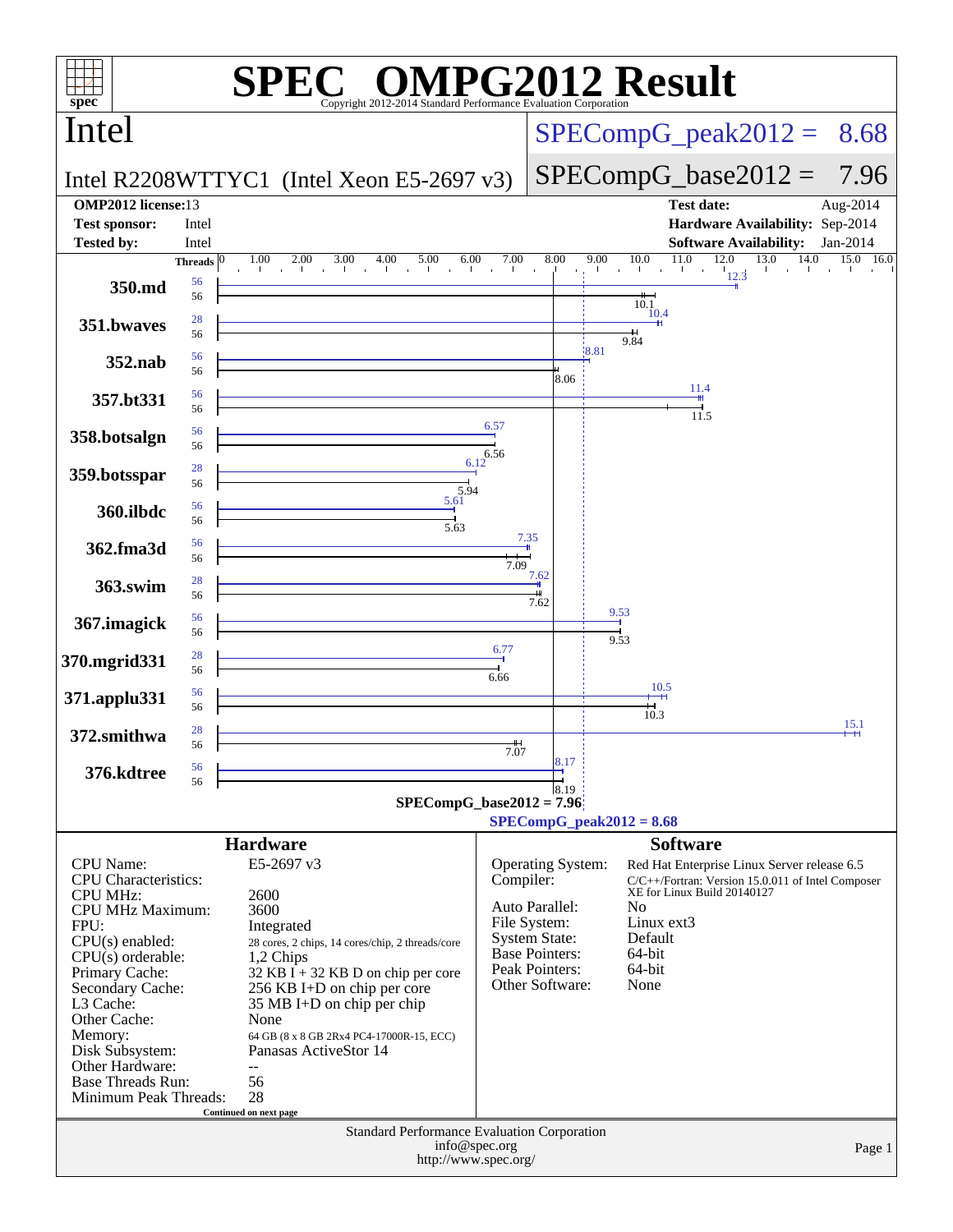

# **[SPEC OMPG2012 Result](http://www.spec.org/auto/omp2012/Docs/result-fields.html#SPECOMPG2012Result)**

# Intel

## $SPECompG<sub>p</sub>eak2012 = 8.68$

 $SPECompG_base2012 = 7.96$  $SPECompG_base2012 = 7.96$ 

### Intel R2208WTTYC1 (Intel Xeon E5-2697 v3)

**[Tested by:](http://www.spec.org/auto/omp2012/Docs/result-fields.html#Testedby)** Intel **[Software Availability:](http://www.spec.org/auto/omp2012/Docs/result-fields.html#SoftwareAvailability)** Jan-2014

[Maximum Peak Threads:](http://www.spec.org/auto/omp2012/Docs/result-fields.html#MaximumPeakThreads) 56

**[OMP2012 license:](http://www.spec.org/auto/omp2012/Docs/result-fields.html#OMP2012license)**13 **[Test date:](http://www.spec.org/auto/omp2012/Docs/result-fields.html#Testdate)** Aug-2014 **[Test sponsor:](http://www.spec.org/auto/omp2012/Docs/result-fields.html#Testsponsor)** Intel **[Hardware Availability:](http://www.spec.org/auto/omp2012/Docs/result-fields.html#HardwareAvailability)** Sep-2014

**[Results Table](http://www.spec.org/auto/omp2012/Docs/result-fields.html#ResultsTable) [Benchmark](http://www.spec.org/auto/omp2012/Docs/result-fields.html#Benchmark) [Threads](http://www.spec.org/auto/omp2012/Docs/result-fields.html#Threads) [Seconds](http://www.spec.org/auto/omp2012/Docs/result-fields.html#Seconds) [Ratio](http://www.spec.org/auto/omp2012/Docs/result-fields.html#Ratio) [Seconds](http://www.spec.org/auto/omp2012/Docs/result-fields.html#Seconds) [Ratio](http://www.spec.org/auto/omp2012/Docs/result-fields.html#Ratio) [Seconds](http://www.spec.org/auto/omp2012/Docs/result-fields.html#Seconds) [Ratio](http://www.spec.org/auto/omp2012/Docs/result-fields.html#Ratio) Base [Threads](http://www.spec.org/auto/omp2012/Docs/result-fields.html#Threads) [Seconds](http://www.spec.org/auto/omp2012/Docs/result-fields.html#Seconds) [Ratio](http://www.spec.org/auto/omp2012/Docs/result-fields.html#Ratio) [Seconds](http://www.spec.org/auto/omp2012/Docs/result-fields.html#Seconds) [Ratio](http://www.spec.org/auto/omp2012/Docs/result-fields.html#Ratio) [Seconds](http://www.spec.org/auto/omp2012/Docs/result-fields.html#Seconds) [Ratio](http://www.spec.org/auto/omp2012/Docs/result-fields.html#Ratio) Peak** [350.md](http://www.spec.org/auto/omp2012/Docs/350.md.html) 56 460 10.1 446 10.4 **[458](http://www.spec.org/auto/omp2012/Docs/result-fields.html#Median) [10.1](http://www.spec.org/auto/omp2012/Docs/result-fields.html#Median)** 56 377 12.3 376 12.3 **[376](http://www.spec.org/auto/omp2012/Docs/result-fields.html#Median) [12.3](http://www.spec.org/auto/omp2012/Docs/result-fields.html#Median)** [351.bwaves](http://www.spec.org/auto/omp2012/Docs/351.bwaves.html) 56 461 9.82 456 9.94 **[461](http://www.spec.org/auto/omp2012/Docs/result-fields.html#Median) [9.84](http://www.spec.org/auto/omp2012/Docs/result-fields.html#Median)** 28 434 10.4 431 10.5 **[434](http://www.spec.org/auto/omp2012/Docs/result-fields.html#Median) [10.4](http://www.spec.org/auto/omp2012/Docs/result-fields.html#Median)** [352.nab](http://www.spec.org/auto/omp2012/Docs/352.nab.html) 56 487 7.98 **[483](http://www.spec.org/auto/omp2012/Docs/result-fields.html#Median) [8.06](http://www.spec.org/auto/omp2012/Docs/result-fields.html#Median)** 483 8.06 56 441 8.81 **[442](http://www.spec.org/auto/omp2012/Docs/result-fields.html#Median) [8.81](http://www.spec.org/auto/omp2012/Docs/result-fields.html#Median)** 442 8.81 [357.bt331](http://www.spec.org/auto/omp2012/Docs/357.bt331.html) 56 412 11.5 **[413](http://www.spec.org/auto/omp2012/Docs/result-fields.html#Median) [11.5](http://www.spec.org/auto/omp2012/Docs/result-fields.html#Median)** 444 10.7 56 413 11.5 **[415](http://www.spec.org/auto/omp2012/Docs/result-fields.html#Median) [11.4](http://www.spec.org/auto/omp2012/Docs/result-fields.html#Median)** 416 11.4 [358.botsalgn](http://www.spec.org/auto/omp2012/Docs/358.botsalgn.html) 56 662 6.57 **[663](http://www.spec.org/auto/omp2012/Docs/result-fields.html#Median) [6.56](http://www.spec.org/auto/omp2012/Docs/result-fields.html#Median)** 663 6.56 56 662 6.57 663 6.56 **[662](http://www.spec.org/auto/omp2012/Docs/result-fields.html#Median) [6.57](http://www.spec.org/auto/omp2012/Docs/result-fields.html#Median)** [359.botsspar](http://www.spec.org/auto/omp2012/Docs/359.botsspar.html) 56 **[884](http://www.spec.org/auto/omp2012/Docs/result-fields.html#Median) [5.94](http://www.spec.org/auto/omp2012/Docs/result-fields.html#Median)** 884 5.94 884 5.94 28 **[857](http://www.spec.org/auto/omp2012/Docs/result-fields.html#Median) [6.12](http://www.spec.org/auto/omp2012/Docs/result-fields.html#Median)** 857 6.12 857 6.13 [360.ilbdc](http://www.spec.org/auto/omp2012/Docs/360.ilbdc.html) 56 632 5.63 634 5.61 **[633](http://www.spec.org/auto/omp2012/Docs/result-fields.html#Median) [5.63](http://www.spec.org/auto/omp2012/Docs/result-fields.html#Median)** 56 633 5.62 **[635](http://www.spec.org/auto/omp2012/Docs/result-fields.html#Median) [5.61](http://www.spec.org/auto/omp2012/Docs/result-fields.html#Median)** 635 5.60 [362.fma3d](http://www.spec.org/auto/omp2012/Docs/362.fma3d.html) 56 555 6.85 **[536](http://www.spec.org/auto/omp2012/Docs/result-fields.html#Median) [7.09](http://www.spec.org/auto/omp2012/Docs/result-fields.html#Median)** 513 7.40 56 **[517](http://www.spec.org/auto/omp2012/Docs/result-fields.html#Median) [7.35](http://www.spec.org/auto/omp2012/Docs/result-fields.html#Median)** 519 7.33 514 7.39 [363.swim](http://www.spec.org/auto/omp2012/Docs/363.swim.html) 56 **[595](http://www.spec.org/auto/omp2012/Docs/result-fields.html#Median) [7.62](http://www.spec.org/auto/omp2012/Docs/result-fields.html#Median)** 591 7.66 599 7.56 28 597 7.58 **[594](http://www.spec.org/auto/omp2012/Docs/result-fields.html#Median) [7.62](http://www.spec.org/auto/omp2012/Docs/result-fields.html#Median)** 593 7.63 [367.imagick](http://www.spec.org/auto/omp2012/Docs/367.imagick.html) 56 736 9.55 **[738](http://www.spec.org/auto/omp2012/Docs/result-fields.html#Median) [9.53](http://www.spec.org/auto/omp2012/Docs/result-fields.html#Median)** 738 9.52 56 **[738](http://www.spec.org/auto/omp2012/Docs/result-fields.html#Median) [9.53](http://www.spec.org/auto/omp2012/Docs/result-fields.html#Median)** 736 9.55 738 9.52 [370.mgrid331](http://www.spec.org/auto/omp2012/Docs/370.mgrid331.html) 56 **[663](http://www.spec.org/auto/omp2012/Docs/result-fields.html#Median) [6.66](http://www.spec.org/auto/omp2012/Docs/result-fields.html#Median)** 663 6.67 664 6.65 28 652 6.77 **[653](http://www.spec.org/auto/omp2012/Docs/result-fields.html#Median) [6.77](http://www.spec.org/auto/omp2012/Docs/result-fields.html#Median)** 654 6.76 [371.applu331](http://www.spec.org/auto/omp2012/Docs/371.applu331.html) 56 594 10.2 585 10.4 **[586](http://www.spec.org/auto/omp2012/Docs/result-fields.html#Median) [10.3](http://www.spec.org/auto/omp2012/Docs/result-fields.html#Median)** 56 **[576](http://www.spec.org/auto/omp2012/Docs/result-fields.html#Median) [10.5](http://www.spec.org/auto/omp2012/Docs/result-fields.html#Median)** 570 10.6 593 10.2 [372.smithwa](http://www.spec.org/auto/omp2012/Docs/372.smithwa.html) 56 745 7.20 **[759](http://www.spec.org/auto/omp2012/Docs/result-fields.html#Median) [7.07](http://www.spec.org/auto/omp2012/Docs/result-fields.html#Median)** 762 7.03 28 352 15.2 **[355](http://www.spec.org/auto/omp2012/Docs/result-fields.html#Median) [15.1](http://www.spec.org/auto/omp2012/Docs/result-fields.html#Median)** 361 14.9 [376.kdtree](http://www.spec.org/auto/omp2012/Docs/376.kdtree.html) 56 549 8.19 **[550](http://www.spec.org/auto/omp2012/Docs/result-fields.html#Median) [8.19](http://www.spec.org/auto/omp2012/Docs/result-fields.html#Median)** 551 8.16 56 **[551](http://www.spec.org/auto/omp2012/Docs/result-fields.html#Median) [8.17](http://www.spec.org/auto/omp2012/Docs/result-fields.html#Median)** 551 8.17 549 8.19 Results appear in the [order in which they were run.](http://www.spec.org/auto/omp2012/Docs/result-fields.html#RunOrder) Bold underlined text [indicates a median measurement.](http://www.spec.org/auto/omp2012/Docs/result-fields.html#Median) **[Platform Notes](http://www.spec.org/auto/omp2012/Docs/result-fields.html#PlatformNotes)** Sysinfo program /panfs/projects/innl/aknyaze1/OMP2012/1.0/Docs/sysinfo \$Rev: 395 \$ \$Date:: 2012-07-25 #\$ 8f8c0fe9e19c658963a1e67685e50647 running on ehs164 Mon Aug 18 09:36:31 2014 This section contains SUT (System Under Test) info as seen by some common utilities. To remove or add to this section, see: <http://www.spec.org/omp2012/Docs/config.html#sysinfo> From /proc/cpuinfo model name : Intel(R) Xeon(R) CPU E5-2697 v3 @ 2.60GHz 2 "physical id"s (chips) 56 "processors" cores, siblings (Caution: counting these is hw and system dependent. The

 following excerpts from /proc/cpuinfo might not be reliable. Use with caution.) cpu cores : 14 siblings : 28 physical 0: cores 0 1 2 3 4 5 6 8 9 10 11 12 13 14 physical 1: cores 0 1 2 3 4 5 6 8 9 10 11 12 13 14 cache size : 35840 KB

From /proc/meminfo<br>MemTotal: 65837336 kB

Continued on next page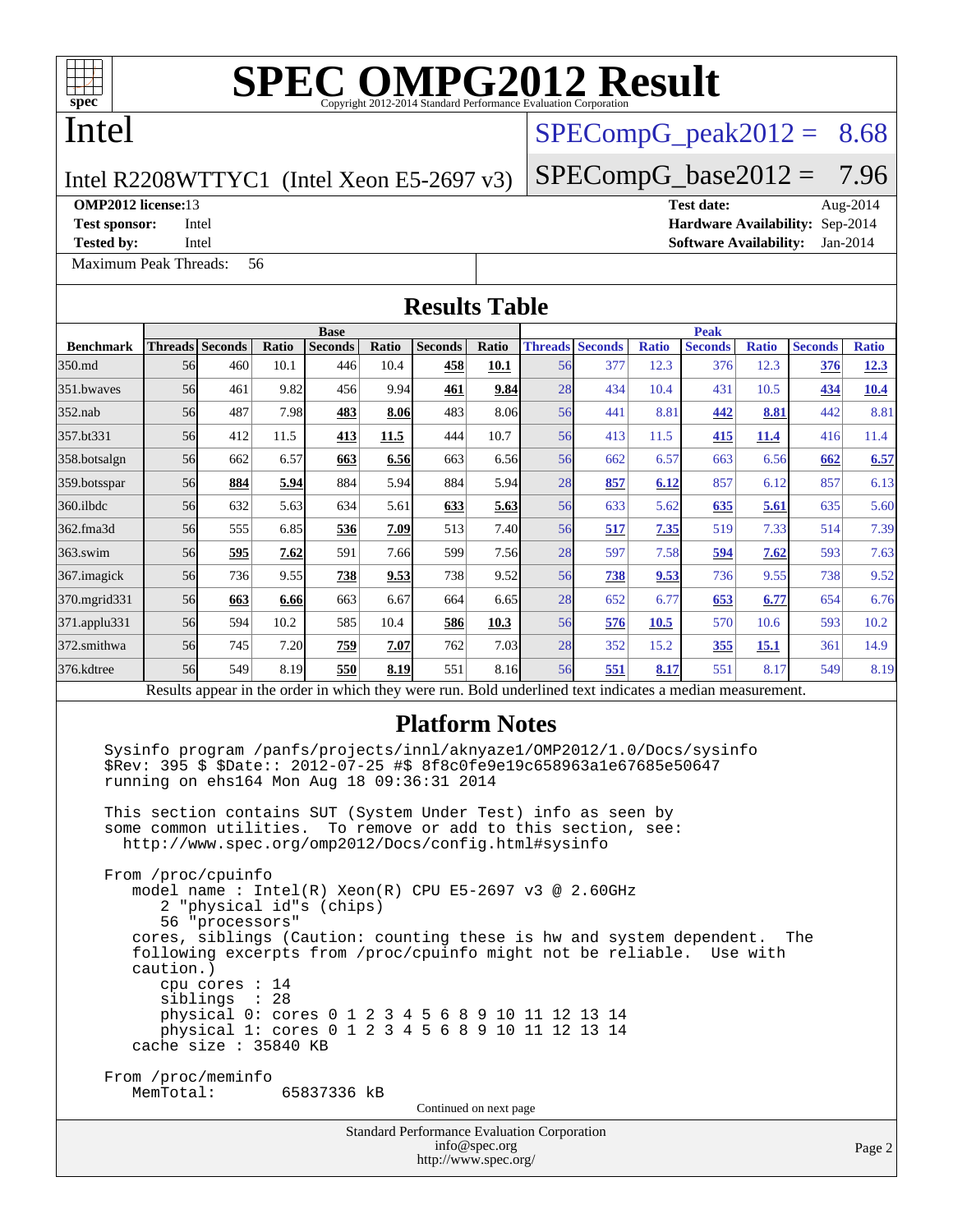

Intel

# **[SPEC OMPG2012 Result](http://www.spec.org/auto/omp2012/Docs/result-fields.html#SPECOMPG2012Result)**

 $SPECompG<sub>peak2012</sub> = 8.68$ 

 $SPECompG_base2012 = 7.96$  $SPECompG_base2012 = 7.96$ 

Intel R2208WTTYC1 (Intel Xeon E5-2697 v3)

**[OMP2012 license:](http://www.spec.org/auto/omp2012/Docs/result-fields.html#OMP2012license)**13 **[Test date:](http://www.spec.org/auto/omp2012/Docs/result-fields.html#Testdate)** Aug-2014 **[Test sponsor:](http://www.spec.org/auto/omp2012/Docs/result-fields.html#Testsponsor)** Intel **[Hardware Availability:](http://www.spec.org/auto/omp2012/Docs/result-fields.html#HardwareAvailability)** Sep-2014 **[Tested by:](http://www.spec.org/auto/omp2012/Docs/result-fields.html#Testedby)** Intel **[Software Availability:](http://www.spec.org/auto/omp2012/Docs/result-fields.html#SoftwareAvailability)** Jan-2014

### **[Platform Notes \(Continued\)](http://www.spec.org/auto/omp2012/Docs/result-fields.html#PlatformNotes)**

HugePages\_Total: 0<br>Hugepagesize: 2048 kB Hugepagesize:

 /usr/bin/lsb\_release -d Red Hat Enterprise Linux Server release 6.5 (Santiago)

 From /etc/\*release\* /etc/\*version\* redhat-release: Red Hat Enterprise Linux Server release 6.5 (Santiago) system-release: Red Hat Enterprise Linux Server release 6.5 (Santiago) system-release-cpe: cpe:/o:redhat:enterprise\_linux:6server:ga:server

 uname -a: Linux ehs164 2.6.32-358.6.2.el6.x86\_64.crt1 #4 SMP Fri May 17 15:33:33 MDT 2013 x86\_64 x86\_64 x86\_64 GNU/Linux

run-level 3 Aug 14 11:26

 SPEC is set to: /panfs/projects/innl/aknyaze1/OMP2012/1.0 Filesystem Type Size Used Avail Use% Mounted on panfs://36.101.211.1/projects panfs 32T 31T 1006G 97% /panfs/projects

Cannot run dmidecode; consider saying 'chmod +s /usr/sbin/dmidecode'

(End of data from sysinfo program)

### **[General Notes](http://www.spec.org/auto/omp2012/Docs/result-fields.html#GeneralNotes)**

```
Standard Performance Evaluation Corporation
                                     info@spec.org
                                   http://www.spec.org/
========================================================================
System settings notes:
  Intel Turbo Boost Technology (Turbo) : Enabled
========================================================================
General OMP Library Settings
  KMP_LIBRARY=turnaround
  KMP_STACKSIZE=256M
  KMP_BLOCKTIME=infinite
  OMP_DYNAMIC=FALSE
  OMP_NESTED=FALSE
  OMP_SCHEDULE=static
========================================================================
General base OMP Library Settings
  ENV_KMP_AFFINITY=compact,0
========================================================================
General peak OMP Library Settings
  ENV_KMP_AFFINITY=compact,0
========================================================================
Per benchmark peak OMP Library Settings
                                   Continued on next page
```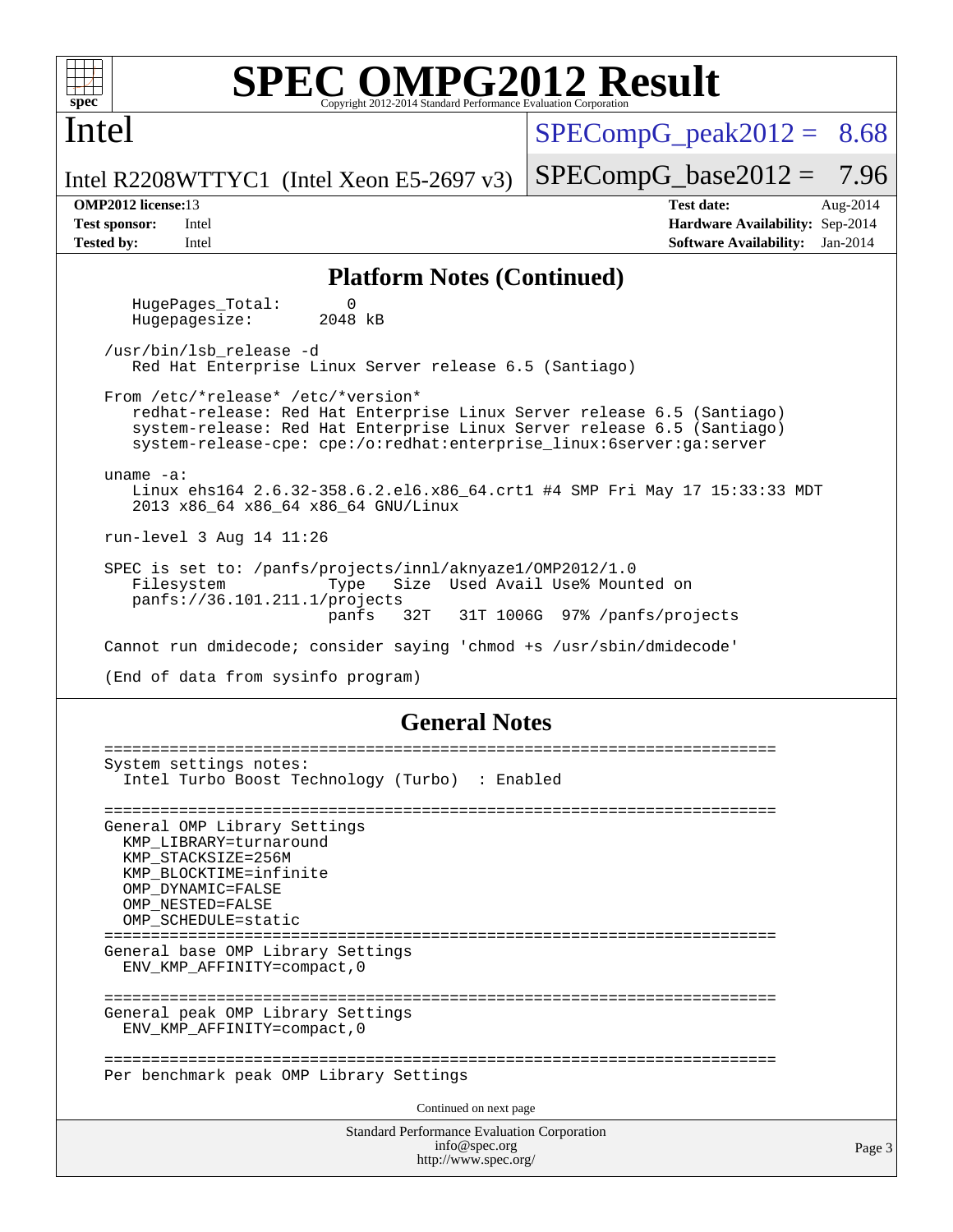

# **[SPEC OMPG2012 Result](http://www.spec.org/auto/omp2012/Docs/result-fields.html#SPECOMPG2012Result)**

## Intel

 $SPECompG_peak2012 = 8.68$  $SPECompG_peak2012 = 8.68$ 

Intel R2208WTTYC1 (Intel Xeon E5-2697 v3)

**[Tested by:](http://www.spec.org/auto/omp2012/Docs/result-fields.html#Testedby)** Intel **[Software Availability:](http://www.spec.org/auto/omp2012/Docs/result-fields.html#SoftwareAvailability)** Jan-2014

 $SPECompG_base2012 = 7.96$  $SPECompG_base2012 = 7.96$ **[OMP2012 license:](http://www.spec.org/auto/omp2012/Docs/result-fields.html#OMP2012license)**13 **[Test date:](http://www.spec.org/auto/omp2012/Docs/result-fields.html#Testdate)** Aug-2014 **[Test sponsor:](http://www.spec.org/auto/omp2012/Docs/result-fields.html#Testsponsor)** Intel **[Hardware Availability:](http://www.spec.org/auto/omp2012/Docs/result-fields.html#HardwareAvailability)** Sep-2014

### **[General Notes \(Continued\)](http://www.spec.org/auto/omp2012/Docs/result-fields.html#GeneralNotes)**

| 351.bwaves:peak:<br>ENV KMP AFFINITY=compact, 1<br>ENV OMP_SCHEDULE=static, 1 |  |
|-------------------------------------------------------------------------------|--|
| 359.botsspar:peak:<br>ENV KMP AFFINITY=compact, 1<br>ENV OMP SCHEDULE=quided  |  |
| 363.swim:peak:<br>ENV KMP AFFINITY=compact, 1                                 |  |
| $370.\text{mgrid}331:\text{peak}:$<br>ENV KMP AFFINITY=compact, 1             |  |
| 372.smithwa:peak:<br>ENV OMP SCHEDULE=static, 1                               |  |

## **[Base Compiler Invocation](http://www.spec.org/auto/omp2012/Docs/result-fields.html#BaseCompilerInvocation)**

[C benchmarks](http://www.spec.org/auto/omp2012/Docs/result-fields.html#Cbenchmarks): [icc](http://www.spec.org/omp2012/results/res2014q3/omp2012-20140819-00056.flags.html#user_CCbase_intel_icc_a87c68a857bc5ec5362391a49d3a37a6)

[C++ benchmarks:](http://www.spec.org/auto/omp2012/Docs/result-fields.html#CXXbenchmarks) [icpc](http://www.spec.org/omp2012/results/res2014q3/omp2012-20140819-00056.flags.html#user_CXXbase_intel_icpc_2d899f8d163502b12eb4a60069f80c1c)

[Fortran benchmarks](http://www.spec.org/auto/omp2012/Docs/result-fields.html#Fortranbenchmarks): [ifort](http://www.spec.org/omp2012/results/res2014q3/omp2012-20140819-00056.flags.html#user_FCbase_intel_ifort_8a5e5e06b19a251bdeaf8fdab5d62f20)

# **[Base Portability Flags](http://www.spec.org/auto/omp2012/Docs/result-fields.html#BasePortabilityFlags)**

```
 350.md: -FR
 357.bt331: -mcmodel=medium
  363.swim: -mcmodel=medium
367.imagick: -std=c99
```
# **[Base Optimization Flags](http://www.spec.org/auto/omp2012/Docs/result-fields.html#BaseOptimizationFlags)**

[C benchmarks](http://www.spec.org/auto/omp2012/Docs/result-fields.html#Cbenchmarks):

[-O3](http://www.spec.org/omp2012/results/res2014q3/omp2012-20140819-00056.flags.html#user_CCbase_f-O3) [-openmp](http://www.spec.org/omp2012/results/res2014q3/omp2012-20140819-00056.flags.html#user_CCbase_f-openmp) [-ipo](http://www.spec.org/omp2012/results/res2014q3/omp2012-20140819-00056.flags.html#user_CCbase_f-ipo_84062ab53814f613187d02344b8f49a7) [-xCORE-AVX2](http://www.spec.org/omp2012/results/res2014q3/omp2012-20140819-00056.flags.html#user_CCbase_f-xCORE-AVX2) [-ansi-alias](http://www.spec.org/omp2012/results/res2014q3/omp2012-20140819-00056.flags.html#user_CCbase_f-ansi-alias)

Continued on next page

Standard Performance Evaluation Corporation [info@spec.org](mailto:info@spec.org) <http://www.spec.org/>

Page 4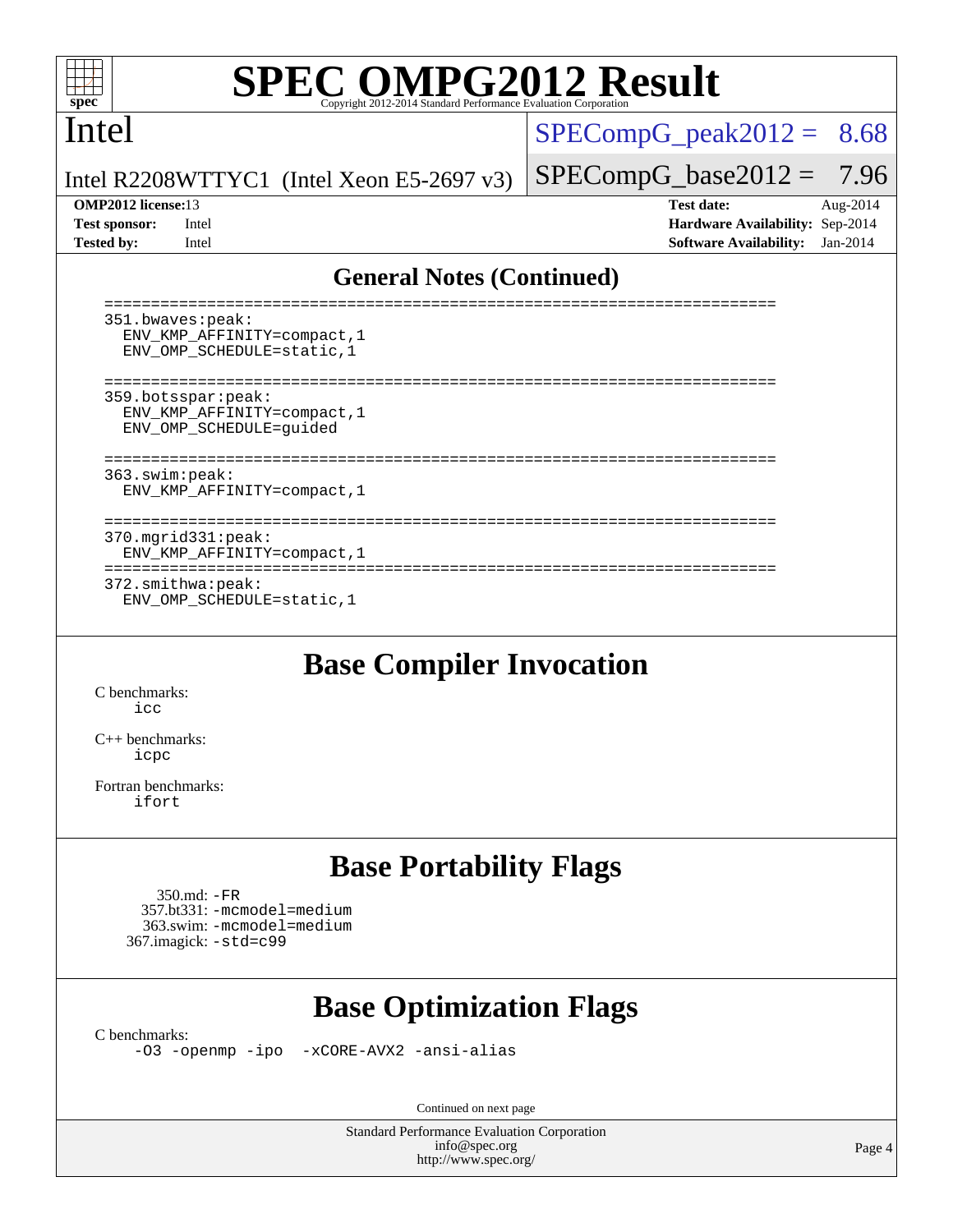

# **[SPEC OMPG2012 Result](http://www.spec.org/auto/omp2012/Docs/result-fields.html#SPECOMPG2012Result)**

Intel

 $SPECompG<sub>peak2012</sub> = 8.68$ 

 $SPECompG_base2012 = 7.96$  $SPECompG_base2012 = 7.96$ 

Intel R2208WTTYC1 (Intel Xeon E5-2697 v3)

**[OMP2012 license:](http://www.spec.org/auto/omp2012/Docs/result-fields.html#OMP2012license)**13 **[Test date:](http://www.spec.org/auto/omp2012/Docs/result-fields.html#Testdate)** Aug-2014 **[Test sponsor:](http://www.spec.org/auto/omp2012/Docs/result-fields.html#Testsponsor)** Intel **[Hardware Availability:](http://www.spec.org/auto/omp2012/Docs/result-fields.html#HardwareAvailability)** Sep-2014 **[Tested by:](http://www.spec.org/auto/omp2012/Docs/result-fields.html#Testedby)** Intel **[Software Availability:](http://www.spec.org/auto/omp2012/Docs/result-fields.html#SoftwareAvailability)** Jan-2014

# **[Base Optimization Flags \(Continued\)](http://www.spec.org/auto/omp2012/Docs/result-fields.html#BaseOptimizationFlags)**

[C++ benchmarks:](http://www.spec.org/auto/omp2012/Docs/result-fields.html#CXXbenchmarks)

[-O3](http://www.spec.org/omp2012/results/res2014q3/omp2012-20140819-00056.flags.html#user_CXXbase_f-O3) [-openmp](http://www.spec.org/omp2012/results/res2014q3/omp2012-20140819-00056.flags.html#user_CXXbase_f-openmp) [-ipo](http://www.spec.org/omp2012/results/res2014q3/omp2012-20140819-00056.flags.html#user_CXXbase_f-ipo_84062ab53814f613187d02344b8f49a7) [-xCORE-AVX2](http://www.spec.org/omp2012/results/res2014q3/omp2012-20140819-00056.flags.html#user_CXXbase_f-xCORE-AVX2) [-ansi-alias](http://www.spec.org/omp2012/results/res2014q3/omp2012-20140819-00056.flags.html#user_CXXbase_f-ansi-alias)

[Fortran benchmarks](http://www.spec.org/auto/omp2012/Docs/result-fields.html#Fortranbenchmarks): [-O3](http://www.spec.org/omp2012/results/res2014q3/omp2012-20140819-00056.flags.html#user_FCbase_f-O3) [-openmp](http://www.spec.org/omp2012/results/res2014q3/omp2012-20140819-00056.flags.html#user_FCbase_f-openmp) [-ipo](http://www.spec.org/omp2012/results/res2014q3/omp2012-20140819-00056.flags.html#user_FCbase_f-ipo_84062ab53814f613187d02344b8f49a7) [-xCORE-AVX2](http://www.spec.org/omp2012/results/res2014q3/omp2012-20140819-00056.flags.html#user_FCbase_f-xCORE-AVX2) [-align array64byte](http://www.spec.org/omp2012/results/res2014q3/omp2012-20140819-00056.flags.html#user_FCbase_f-align_c9377f996e966d652baaf753401d4725)

**[Peak Compiler Invocation](http://www.spec.org/auto/omp2012/Docs/result-fields.html#PeakCompilerInvocation)**

[C benchmarks](http://www.spec.org/auto/omp2012/Docs/result-fields.html#Cbenchmarks): [icc](http://www.spec.org/omp2012/results/res2014q3/omp2012-20140819-00056.flags.html#user_CCpeak_intel_icc_a87c68a857bc5ec5362391a49d3a37a6)

[C++ benchmarks:](http://www.spec.org/auto/omp2012/Docs/result-fields.html#CXXbenchmarks) [icpc](http://www.spec.org/omp2012/results/res2014q3/omp2012-20140819-00056.flags.html#user_CXXpeak_intel_icpc_2d899f8d163502b12eb4a60069f80c1c)

[Fortran benchmarks](http://www.spec.org/auto/omp2012/Docs/result-fields.html#Fortranbenchmarks): [ifort](http://www.spec.org/omp2012/results/res2014q3/omp2012-20140819-00056.flags.html#user_FCpeak_intel_ifort_8a5e5e06b19a251bdeaf8fdab5d62f20)

## **[Peak Portability Flags](http://www.spec.org/auto/omp2012/Docs/result-fields.html#PeakPortabilityFlags)**

 350.md: [-FR](http://www.spec.org/omp2012/results/res2014q3/omp2012-20140819-00056.flags.html#user_peakFPORTABILITY350_md_f-FR) 357.bt331: [-mcmodel=medium](http://www.spec.org/omp2012/results/res2014q3/omp2012-20140819-00056.flags.html#user_peakPORTABILITY357_bt331_f-mcmodel_3a41622424bdd074c4f0f2d2f224c7e5) 363.swim: [-mcmodel=medium](http://www.spec.org/omp2012/results/res2014q3/omp2012-20140819-00056.flags.html#user_peakPORTABILITY363_swim_f-mcmodel_3a41622424bdd074c4f0f2d2f224c7e5) 367.imagick: [-std=c99](http://www.spec.org/omp2012/results/res2014q3/omp2012-20140819-00056.flags.html#user_peakCPORTABILITY367_imagick_f-std_2ec6533b6e06f1c4a6c9b78d9e9cde24)

## **[Peak Optimization Flags](http://www.spec.org/auto/omp2012/Docs/result-fields.html#PeakOptimizationFlags)**

[C benchmarks](http://www.spec.org/auto/omp2012/Docs/result-fields.html#Cbenchmarks):

 352.nab: [-O3](http://www.spec.org/omp2012/results/res2014q3/omp2012-20140819-00056.flags.html#user_peakOPTIMIZE352_nab_f-O3) [-openmp](http://www.spec.org/omp2012/results/res2014q3/omp2012-20140819-00056.flags.html#user_peakOPTIMIZE352_nab_f-openmp) [-ipo](http://www.spec.org/omp2012/results/res2014q3/omp2012-20140819-00056.flags.html#user_peakOPTIMIZE352_nab_f-ipo_84062ab53814f613187d02344b8f49a7) [-xCORE-AVX2](http://www.spec.org/omp2012/results/res2014q3/omp2012-20140819-00056.flags.html#user_peakOPTIMIZE352_nab_f-xCORE-AVX2) [-fno-alias](http://www.spec.org/omp2012/results/res2014q3/omp2012-20140819-00056.flags.html#user_peakOPTIMIZE352_nab_f-no-alias_694e77f6c5a51e658e82ccff53a9e63a) [-opt-malloc-options=1](http://www.spec.org/omp2012/results/res2014q3/omp2012-20140819-00056.flags.html#user_peakOPTIMIZE352_nab_f-opt-malloc-options_d882ffc6ff87e51efe45f9a5190004b0) [-opt-calloc](http://www.spec.org/omp2012/results/res2014q3/omp2012-20140819-00056.flags.html#user_peakOPTIMIZE352_nab_f-opt-calloc) [-fp-model fast=2](http://www.spec.org/omp2012/results/res2014q3/omp2012-20140819-00056.flags.html#user_peakOPTIMIZE352_nab_f-fp-model_a7fb8ccb7275e23f0079632c153cfcab) [-no-prec-div](http://www.spec.org/omp2012/results/res2014q3/omp2012-20140819-00056.flags.html#user_peakOPTIMIZE352_nab_f-no-prec-div) [-no-prec-sqrt](http://www.spec.org/omp2012/results/res2014q3/omp2012-20140819-00056.flags.html#user_peakOPTIMIZE352_nab_f-no-prec-sqrt) [-ansi-alias](http://www.spec.org/omp2012/results/res2014q3/omp2012-20140819-00056.flags.html#user_peakCOPTIMIZE352_nab_f-ansi-alias) 358.botsalgn: [-O3](http://www.spec.org/omp2012/results/res2014q3/omp2012-20140819-00056.flags.html#user_peakOPTIMIZE358_botsalgn_f-O3) [-openmp](http://www.spec.org/omp2012/results/res2014q3/omp2012-20140819-00056.flags.html#user_peakOPTIMIZE358_botsalgn_f-openmp) [-ipo](http://www.spec.org/omp2012/results/res2014q3/omp2012-20140819-00056.flags.html#user_peakOPTIMIZE358_botsalgn_f-ipo_84062ab53814f613187d02344b8f49a7) [-xCORE-AVX2](http://www.spec.org/omp2012/results/res2014q3/omp2012-20140819-00056.flags.html#user_peakOPTIMIZE358_botsalgn_f-xCORE-AVX2) [-fno-alias](http://www.spec.org/omp2012/results/res2014q3/omp2012-20140819-00056.flags.html#user_peakOPTIMIZE358_botsalgn_f-no-alias_694e77f6c5a51e658e82ccff53a9e63a) [-ansi-alias](http://www.spec.org/omp2012/results/res2014q3/omp2012-20140819-00056.flags.html#user_peakCOPTIMIZE358_botsalgn_f-ansi-alias) 359.botsspar: Same as 358.botsalgn 367.imagick: [-O3](http://www.spec.org/omp2012/results/res2014q3/omp2012-20140819-00056.flags.html#user_peakOPTIMIZE367_imagick_f-O3) [-openmp](http://www.spec.org/omp2012/results/res2014q3/omp2012-20140819-00056.flags.html#user_peakOPTIMIZE367_imagick_f-openmp) [-ipo](http://www.spec.org/omp2012/results/res2014q3/omp2012-20140819-00056.flags.html#user_peakOPTIMIZE367_imagick_f-ipo_84062ab53814f613187d02344b8f49a7) [-xCORE-AVX2](http://www.spec.org/omp2012/results/res2014q3/omp2012-20140819-00056.flags.html#user_peakOPTIMIZE367_imagick_f-xCORE-AVX2) [-ansi-alias](http://www.spec.org/omp2012/results/res2014q3/omp2012-20140819-00056.flags.html#user_peakCOPTIMIZE367_imagick_f-ansi-alias) 372.smithwa: [-O3](http://www.spec.org/omp2012/results/res2014q3/omp2012-20140819-00056.flags.html#user_peakOPTIMIZE372_smithwa_f-O3) [-openmp](http://www.spec.org/omp2012/results/res2014q3/omp2012-20140819-00056.flags.html#user_peakOPTIMIZE372_smithwa_f-openmp) [-ipo](http://www.spec.org/omp2012/results/res2014q3/omp2012-20140819-00056.flags.html#user_peakOPTIMIZE372_smithwa_f-ipo_84062ab53814f613187d02344b8f49a7) [-xCORE-AVX2](http://www.spec.org/omp2012/results/res2014q3/omp2012-20140819-00056.flags.html#user_peakOPTIMIZE372_smithwa_f-xCORE-AVX2) [-fno-alias](http://www.spec.org/omp2012/results/res2014q3/omp2012-20140819-00056.flags.html#user_peakOPTIMIZE372_smithwa_f-no-alias_694e77f6c5a51e658e82ccff53a9e63a) [-opt-streaming-stores always](http://www.spec.org/omp2012/results/res2014q3/omp2012-20140819-00056.flags.html#user_peakOPTIMIZE372_smithwa_f-opt-streaming-stores-always_66f55dbc532842151ebc4c82f4f5b019) [-opt-malloc-options=1](http://www.spec.org/omp2012/results/res2014q3/omp2012-20140819-00056.flags.html#user_peakOPTIMIZE372_smithwa_f-opt-malloc-options_d882ffc6ff87e51efe45f9a5190004b0) [-ansi-alias](http://www.spec.org/omp2012/results/res2014q3/omp2012-20140819-00056.flags.html#user_peakCOPTIMIZE372_smithwa_f-ansi-alias) [C++ benchmarks:](http://www.spec.org/auto/omp2012/Docs/result-fields.html#CXXbenchmarks) [-O3](http://www.spec.org/omp2012/results/res2014q3/omp2012-20140819-00056.flags.html#user_CXXpeak_f-O3) [-openmp](http://www.spec.org/omp2012/results/res2014q3/omp2012-20140819-00056.flags.html#user_CXXpeak_f-openmp) [-ipo](http://www.spec.org/omp2012/results/res2014q3/omp2012-20140819-00056.flags.html#user_CXXpeak_f-ipo_84062ab53814f613187d02344b8f49a7) [-xCORE-AVX2](http://www.spec.org/omp2012/results/res2014q3/omp2012-20140819-00056.flags.html#user_CXXpeak_f-xCORE-AVX2) [-fno-alias](http://www.spec.org/omp2012/results/res2014q3/omp2012-20140819-00056.flags.html#user_CXXpeak_f-no-alias_694e77f6c5a51e658e82ccff53a9e63a) [-ansi-alias](http://www.spec.org/omp2012/results/res2014q3/omp2012-20140819-00056.flags.html#user_CXXpeak_f-ansi-alias) Continued on next page

> Standard Performance Evaluation Corporation [info@spec.org](mailto:info@spec.org) <http://www.spec.org/>

Page 5